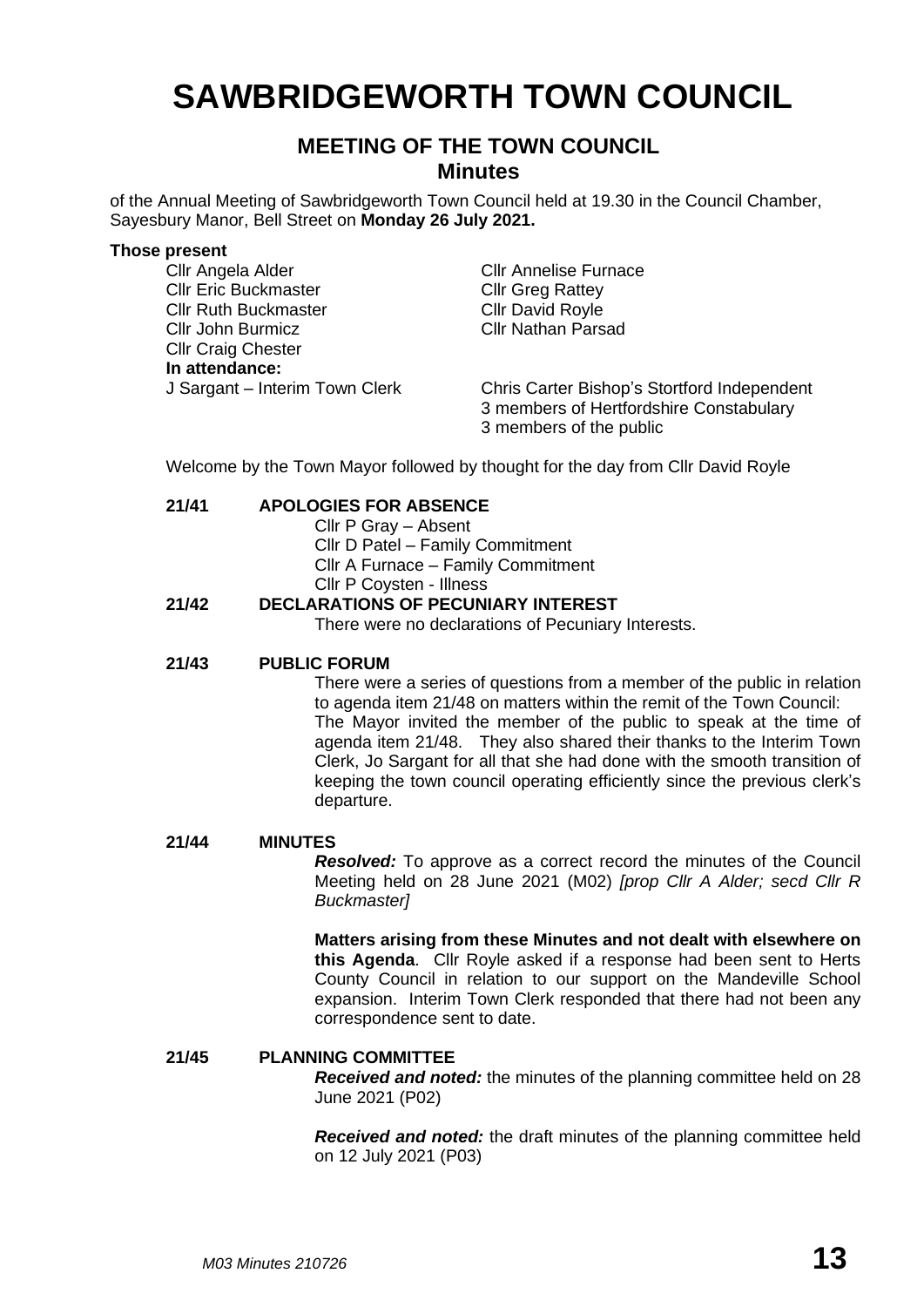# **21/46 AMENITIES COMMITTEE**

*Received and noted:* the draft minutes of the Amenities Committee held on 28 June 2021 (A01)

# **21/47 ED & STAP COMMITTEE**

*Received and noted:* the draft minutes of the ED & STAP Committee held on 12 July 2021 (E01)

#### **21/48 WRENBRIDGE B8 LOGISITICS CENTRE**

*Question from a member of the public:* I ask this question to the town council as a whole body, could they tell me what they are doing in cooperation with other agencies to minimise the damage from the lorry traffic which will come down the A1184 also through Bishop's Stortford from the ill-advised distribution centre in the South of Bishop's Stortford. Are they talking to Essex County Council Highways about junction 7A on the M11 and the extra difficulties which will befall the A1184 in Sawbridgeworth.

*Additionally questions for the District Councillor on the Development Control Committee.* Was the planning permission for the Distribution Centre passed unanimously? Did the committee realise what they were agreeing to? If so, why did they agree? If not, why not?

Cllr Nathan Parsad responded that a letter had been written and sent by the town council with strong objections, however, to note that we were limited by the grounds on which we could object as this was a 'reserved matters' application i.e.the outline planning application has already been approved. Objections in relations to the reserved matters including layout, design, the relationship to grade 2 listed buildings and the potential disaster with the additional movement of heavy goods vehicles travelling through Sawbridgeworth. There have been many local objections in various formats and as individuals and a corporate body they will continue to encourage all to object against this application.

Interim Town Clerk confirmed that to date there had been no response to our formal letter that was sent by mail, email and logged onto the East Herts Council Planning Portal before the deadline. As a council we are liaising closely with Cllr Graham McAndrew as a Bishop's Stortford Town Councillor and his East Herts Council portfolio as Executive Member for Environmental Sustainability. Herts County Council's Development Management Group Manager has also now responded comprehensively rejecting the reserved matters application.

Cllr A Alder responded that she felt that it was unfair to lay the blame with East Herts Council for approving this plan as it deviates from what was originally proposed. As a council although it was classified as B8 it was detailed as a high tech development to include a car showroom with additional professional / technical type businesses. The land was subsequently sold to Wrenbridge who have moved away from the original proposal. It is a very unfortunate turn of events and we can only hope that with all of the local objection that common sense will prevail and the development will not proceed as currently planned.

Cllr David Royle advised that other bodies that have been involved are the Bishop's Stortford Civic Federation who have submitted a detailed objection. Additionally Cllr A Furnace and Cllr D Royle attended a Bishop's Stortford Town Council Planning Committee meeting, and it was good that as neighbouring towns we share the same views.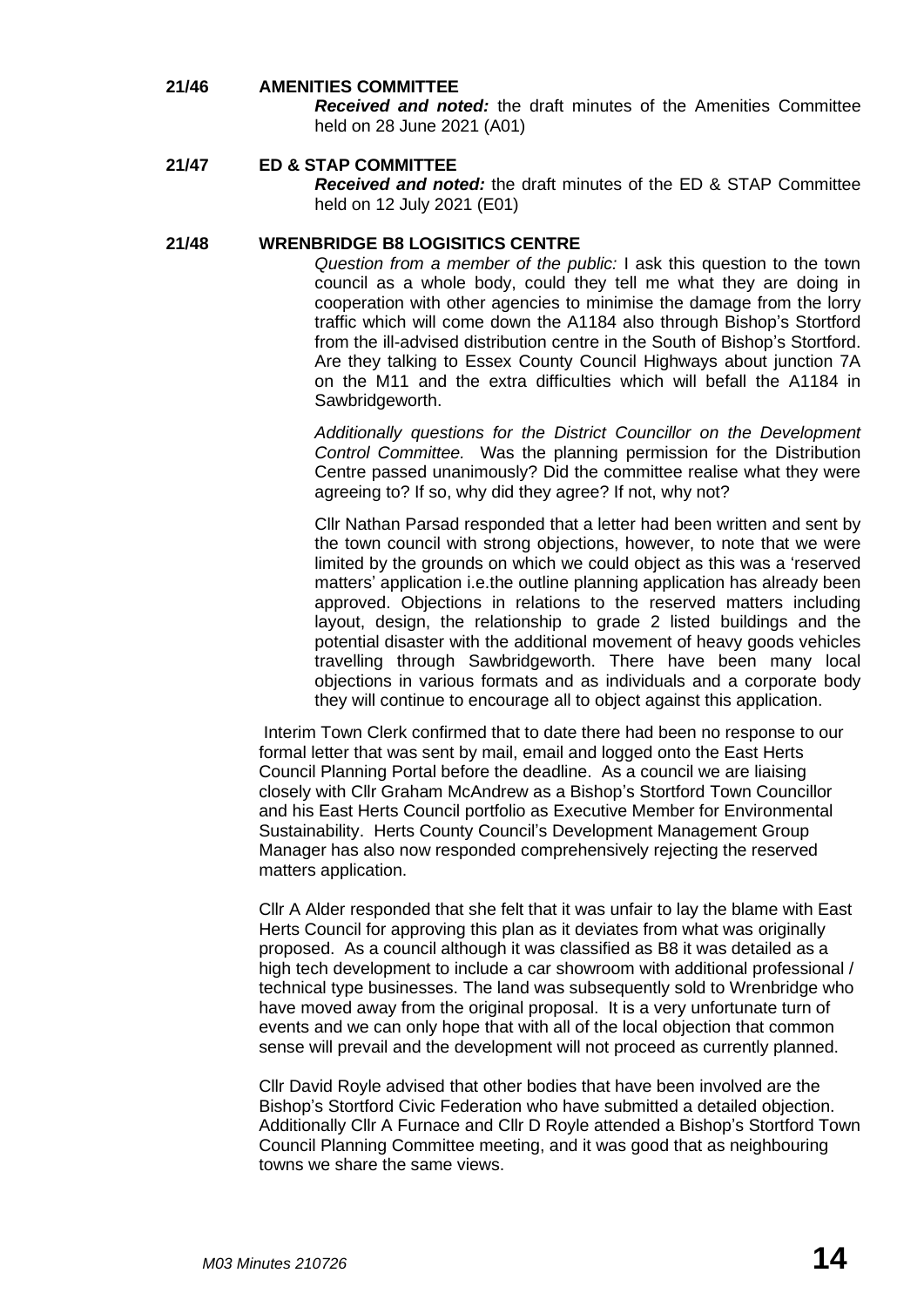Cllr R Buckmaster answered the questions in relation to her role on Development Management Control (DMC) committee at East Herts Council – she reported that she was not on DMC at the time that the outline planning was passed and therefore could not answer those questions, she did advise that members of the DMC have now requested that votes be recorded, current members of DMC are concerned that decisions are coming before them that they do not all agree with and therefore it is now necessary to record how members vote on future applications. Cllr R Buckmaster detailed that as a member of DMC she is not allowed to comment on any planning issue that comes before her, she is unable to personally give an opinion on the Wrenbridge application. It came to DMC as an outline planning application and in these instances the committee members are not given any details of what outline planning applications could become in the future.

## **21/49 HAILEY CENTRE REPRESENTATIVE**

*Resolved:* to accept the recommendation of the Trustees of the Hailey Centre Charity to appoint Cllr G Rattey as a representative of the town council on the Board of Trustees. *[prop Cllr J Burmicz; secd Cllr N Parsad]*

## **21/50 SAWBRIDGEWORTH TRUST REPRESENTATIVE**

*Resolved:* to accept the recommendation of the Trustees of the Sawbridgeworth Trust Charity to appoint Cllr G Rattey as a representative of the town council on the Board of Trustees. *[prop Cllr R Buckmaster; secd Cllr J Burmicz]*

## **21/51 MAYOR'S CORRESPONDENCE/COMMUNICATIONS**

To receive new Mayor's appointments and communications:

Cllr G Rattey advised that he had continued to meet with landlords in the town and they have expressed how pleased that they are with the town council's involvement with local businesses. Businesses on London Road and West Road had also been visited with Cllr N Parsad and reported that they often feel neglected and not part of the community on town issues, Cllr G Rattey will ensure in future that they are consulted on all matters with town vibrancy.

A date has been set for the  $2<sup>nd</sup>$  August to have a social event with all of the traders in the town at The Old Bell, there has been a very positive response to the invitation on social media from many traders.

Collaboration with two east Herts officers on the Social Inclusion and Diversity Strategy is progressing, this is the first time that the LGBT+ community has been represented and therefore the Mayor commends East Herts District Council for this work.

Visit with Home Instead who are now registered charity and are keen to support the elderly population and are offering free dementia classes in collaboration with Tesco.

Continued work with the Black and Asian community in the town and discussions around racism have taken place. The results are mixed with most reporting that they have received indirect racism, so this continues to be a works in progress.

Visited the Brownies on their Hawaiian night along with Father Simon, this was great fun and all credit to Brown Owl and all the ladies there who do a superb job.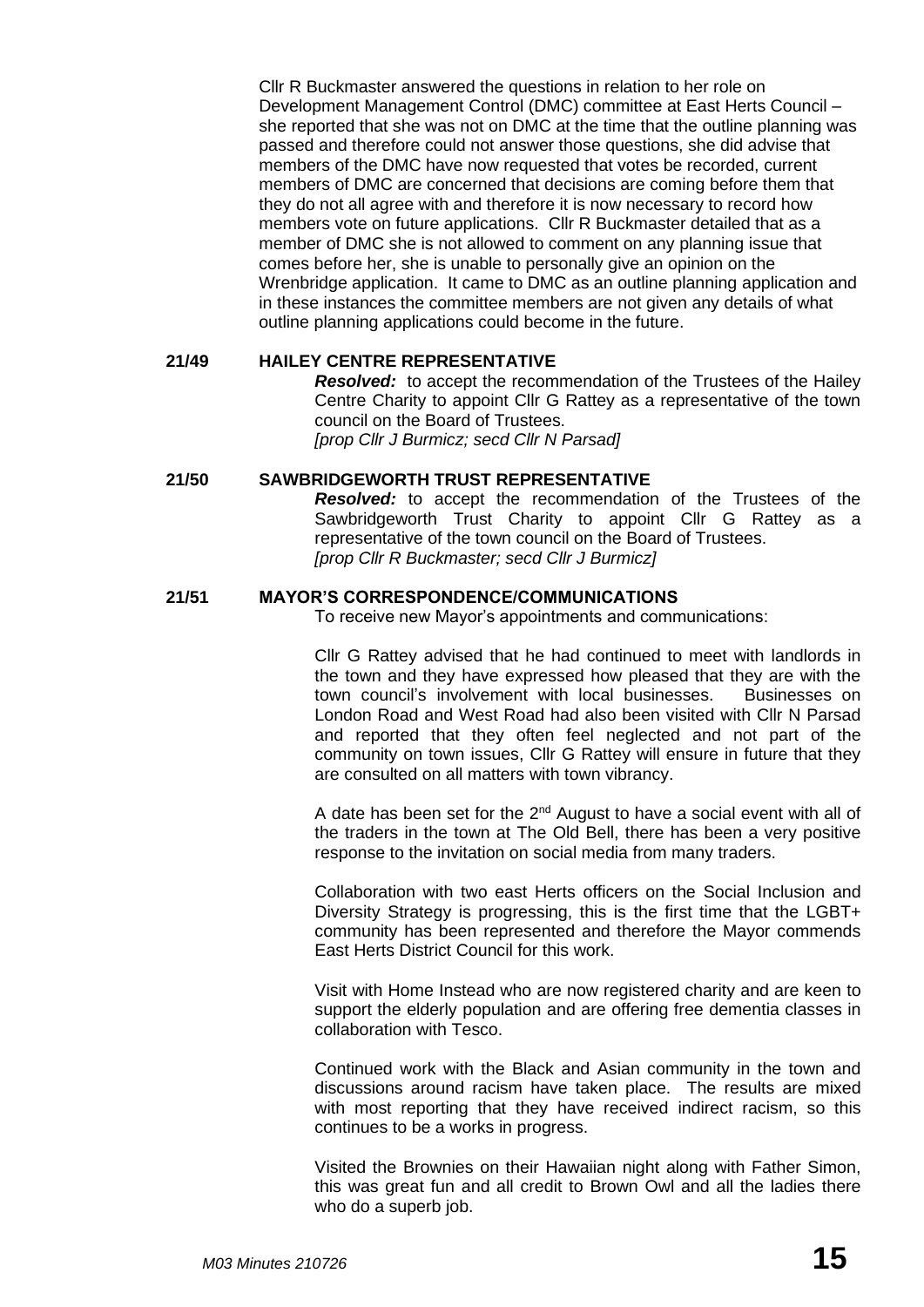# **21/52 REPRESENTATIVES REPORTS**

*Received and noted:* Representatives reports from:

- o County Councillor E Buckmaster additionally added:
	- Flooding with more frequent excessive rainfall there are local major issues, although gullies are working and have been maintained they are unable to cope with a deluge of water over a short period of time. This needs to be monitored and a longer term strategy sought and systems put in place to mitigate future flooding. Herts County Council had held a 2 day scrutiny meeting with agency partners including Affinity and Thames Water and a representative from University of Hertfordshire on Climate Change, the scrutiny committee will present recommendations from findings.
	- Sustainable Sawbridgeworth Group County Council working together with schools on 'No Idling' signs, champions for schools to progress and ask individual schools what their requirements would be.
	- SAWB4 section 106 agreement should be signed by the autumn.
	- West Road 10 weeks of utility connection works will start on 9<sup>th</sup> August and will be in three phases, two week road closure from Roseacres, three weeks of signals and a further five weeks of closure. This has been coordinated so that other utilities such as electricity and foul sewar will be carried out at the same time.
	- Taylor Wimpey site  $-$  letter written requesting for the town council to visit the site, awaiting response.
	- Barretts Site outstanding issues from the local flood authority who have unanswered questions with regards to the drainage and culverts, this is part of the construction management plan that is outstanding.
- o Questions to the County Councillor:
	- Cllr Alder with regards to the road closure how is this going to affect the business at the end of West Road and how will residents access their own homes? Cllr E Buckmaster responded that the businesses at Crumps Farm, the Orange Tree and Ridgeons will have to be accessed via High Wych, and to note that the weigh limit on that road will be suspended for the closure period.
- $\circ$  District Councillor Cllr R Buckmaster no further information to report.
- o District Councillor Cllr A Alder no further information to report.
- o District Councillor Cllr J Burmicz no further information to report.
- o Hertfordshire Police Report (Verbal report from PC S Marshall):
	- Increase in keyless car thefts and strongly recommended the use of faraday pouches to keep keys in, this can be obtained from the police. In particular it is high value cars that are targeted.
	- Priority areas remain with Great St Marys Church, engagement is good, where there are incidents with E-Scooters and anti-social behaviour the use of panther forms and education seem to be working well in addition to talking to parents. A Community Voice Event at Church Park on 19<sup>th</sup> August 11am-2pm. A successful visit and walk around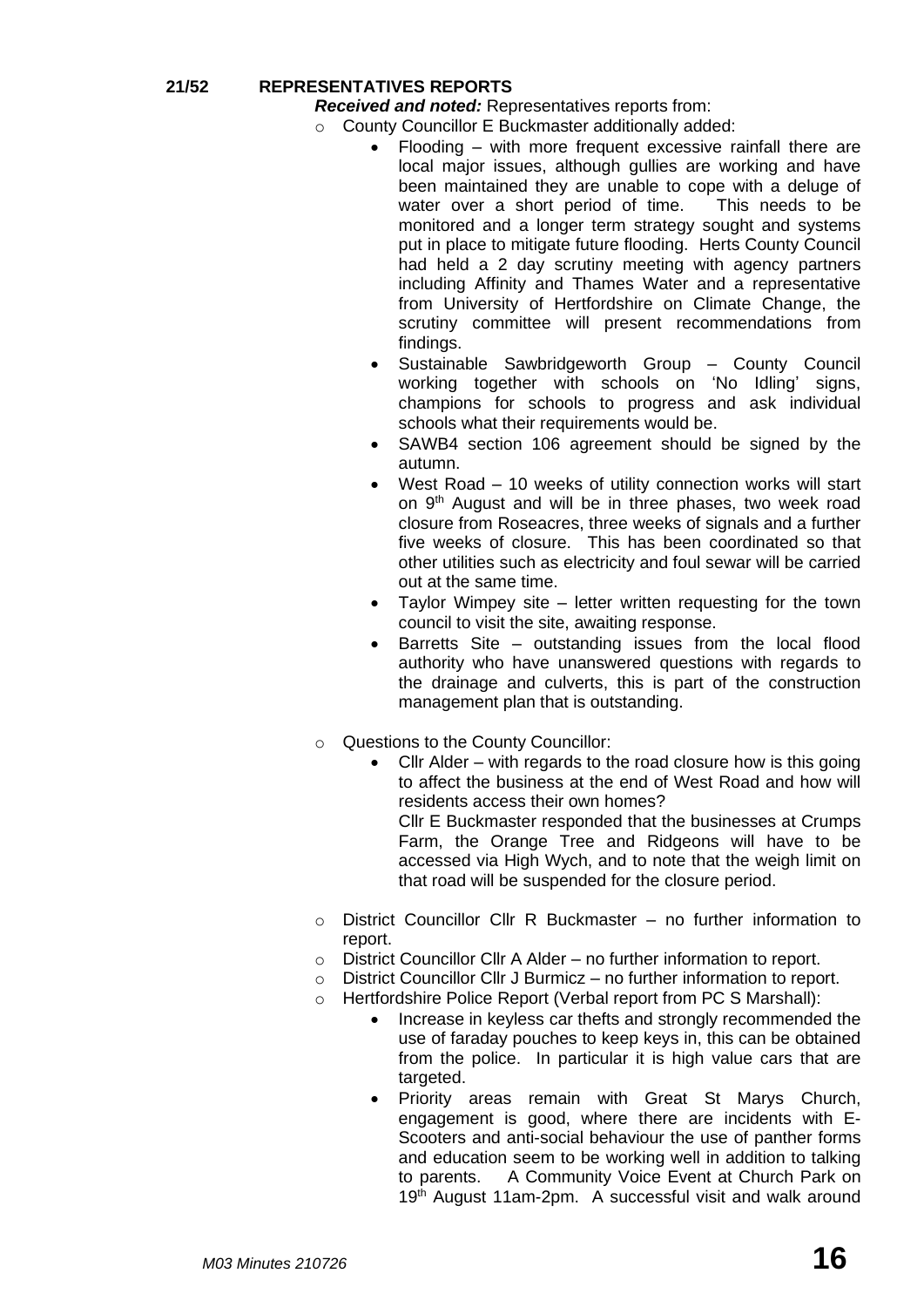with Pearl Devonshire (Crime Prevention Officer) highlighted some hotspots and vulnerable areas that will now be the focus working alongside Father Simon.

- High Risk Missing Person thanks to town council and local members of the community with offers of help.
- BOBB Watch still active, every three months.
- CCTV training complete with Sunstone, thanks to Interim Town Clerk for arranging the training, this has enabled more access to the system to obtain footage in a timely manner.
- Inspector Chris Hunt updated members on police recruitment and reported that East Herts has a healthy number of officers, there are a lot of new officers, degree students are now coming through also with changes to entry requirements. The Safer Neighbourhood Team is operating at full capacity and he thanked the town council for their support in advocating the importance of recruitment.
- o Other Representatives
	- **Cllr D Royle:**
		- Young Peoples and Schools / SYPRC, will have a new youth leader in September.
		- Footpath 26 still outstanding but work on this should not be too delayed now that new officers have been inducted.
		- **Cllr R Buckmaster**:
			- SYPRC AGM has taken place and fond farewell was given to Ron Alder for over 50 years of loyal dedication to the charity. There are currently 2 vacancies for community members to join the committee.

# **21/53 OFFICERS REPORTS**

*Received and noted*: Officers' reports for the month of July 2021:

Cllr R Buckmaster requested the date for the Town Selfie Walk, the Interim Town Clerk will email the information through.

Interim Town Clerk confirmed that Emery Electrical were booked to visit on 29<sup>th</sup> July and work on the EV Charging points was imminent.

Cllr Alder confirmed that the appointment of a new driver for Sawbobus had taken place.

#### **21/54 GRANT APPLICATIONS**

To consider the following grant applications:

- 1. Sawbridgeworth Fire Station Maintenance of community Defibrillator. Sum requested £69.60 *Resolved:* To make a grant of £69.60 *[prop Cllr Alder; secd Cllr N Parsad]*
- 2. Sawbridgeworth Allotment Association Contribution to Conservation Project on Southbrook allotment site. Sum requested £200 *Resolved:* To make a grant of £200 *[prop Cllr R Buckmaster; secd Cllr A Furnace]*